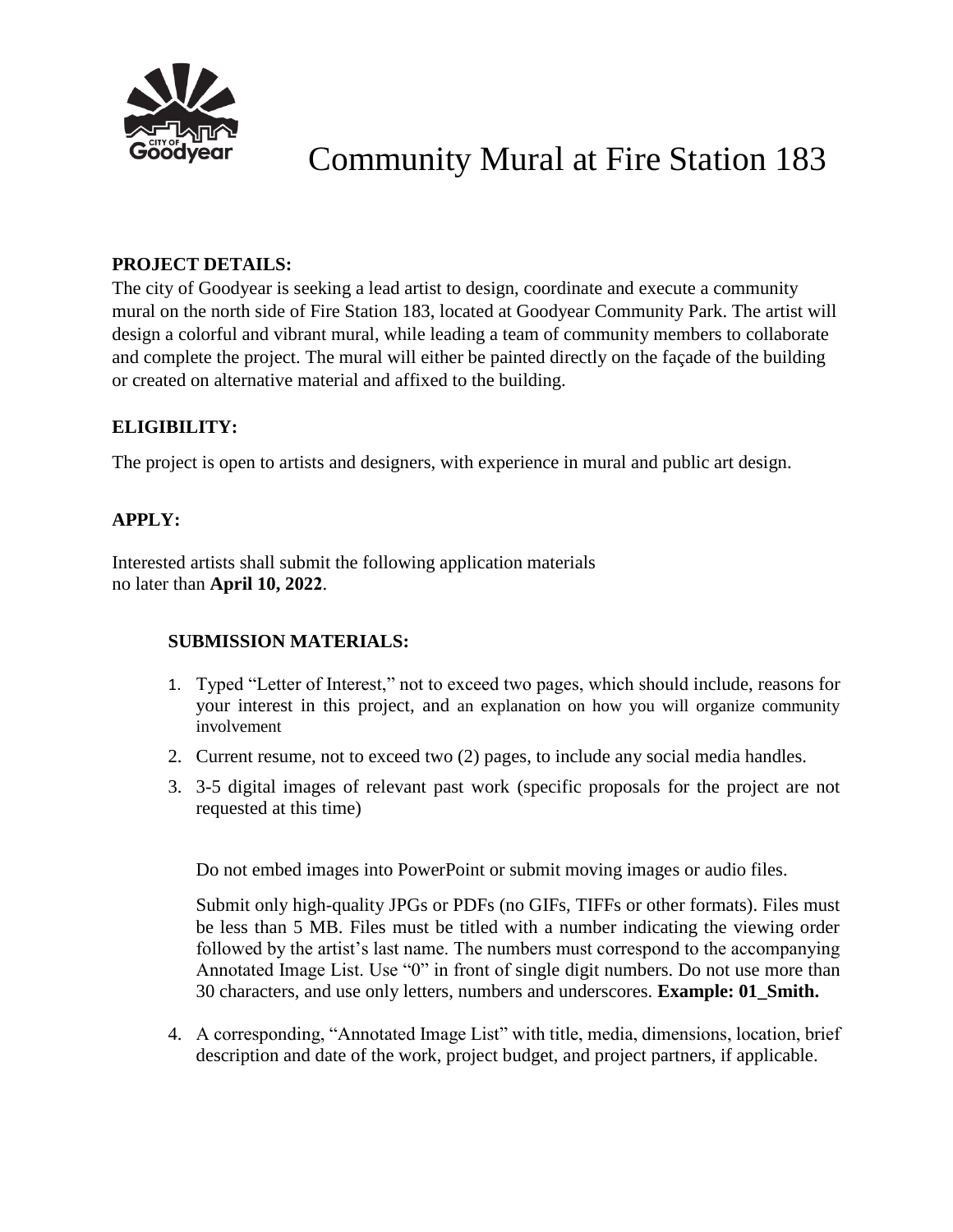Application must be received by **April 10th, 2022** 11:59PM. Proposals may be submitted electronically to Kelsi Kiper at kelsi.kiper@goodvearaz.gov

# **Applications that are incomplete or late will not be accepted.**

### **SELECTION:**

The selection committee, representing diverse interests and expertise of the City and community, will convene to review images and information sent by artists and/or artist teams.

### **Selection criteria include:**

- Excellence of past work
- Proven ability to create public murals
- Artist's ability to work directly with additional community members to complete work

The panel will select one finalist who will receive \$2,500 to meet with project stakeholders, before completing the final design. The chosen artist will work directly with city staff on coordination of community counterparts and final design. The finalized mural should be completed no later than June 5, 2022.

### **PROJECT TIMELINE:**

| April 10, 2022 | Deadline for submissions                                  |
|----------------|-----------------------------------------------------------|
| April 13, 2022 | Selection panel review of applications                    |
| April 15, 2022 | Finalist notified                                         |
| April 20, 2022 | Artist meets with Goodyear stakeholders                   |
| April 28, 2022 | Artist will submit drafts of design to city staff         |
| May 2, 2022    | Stakeholders will review and approve final draft of mural |
| May 4, 2022    | Artist and community members can begin work               |
| June 5, 2022   | Mural will be completed and unveiled to stakeholders      |
|                |                                                           |

# **PROJECT RESPONSIBILITY:**

- Selected artists shall sign an agreement for the scope of services that include:
	- o Intellectual property rights to the art for distribution and marketing to the city of Goodyear.
	- o Indemnification and hold harmless for the city of Goodyear
- Any images of real people or text that requires a release will be the responsibility of the artist to obtain and provide a copy to the City.
- Selected artist shall submit a W9 to the City for payment.
- Artist compensation includes all services:
	- Mural Artist total compensation \$2,500
		- Artist will receive \$1,500 on signing of contract and \$1,000 upon approval and delivery of completed community mural project.